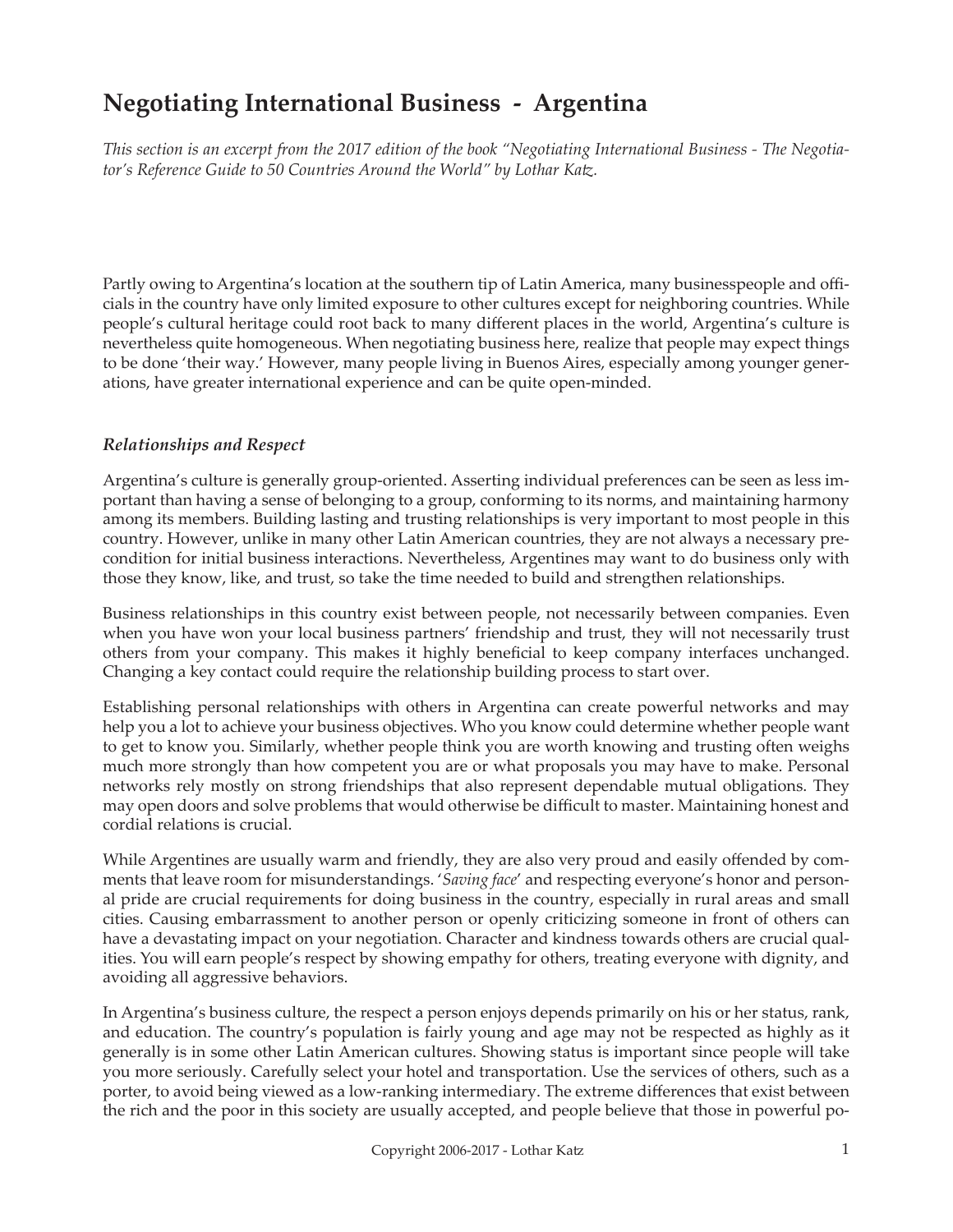sitions are entitled to the privileges they enjoy. Accordingly, showing respect to those of higher status is very important. Admired personal traits include sincerity, integrity, and charisma.

### *Communication*

The official language of Argentina is Spanish. It is notably different from the Spanish spoken in Spain and is unlike any other version of Spanish spoken in Latin America, owing to significant Italian influences. Many businesspeople speak at least some English, but being able to speak Spanish is a clear advantage. With high-ranking managers, it can otherwise be useful to engage an interpreter. In order to avoid offending the other side, ask beforehand whether an interpreter should be present at a meeting. When communicating in English, speak in short, simple sentences and avoid using jargon and slang. It will help people with a limited command of English if you speak slowly, summarize key points, and pause frequently to allow for interpretation. Even when the main meeting language is English, your counterparts may frequently speak Spanish among themselves, not necessarily to shut you out from the discussion but to reduce their discomfort and ensure a common understanding among them.

People in this country may speak louder than other Latin Americans tend to. In restaurants used for business, however, conversations should be kept at a quiet level. Interrupting others or speaking in parallel is acceptable. Emotions are usually shown very openly. Argentines generally converse in close proximity, standing only two feet or less apart. Never back away, even if this is much closer than your personal comfort zone allows. Doing so could be read as a sign that you are uncomfortable around them.

Communication in Argentina is generally quite direct. There is a tendency to use very pointed or exaggerated statements, so problems or disagreements could appear more severe than they really are. However, people may be reluctant to disagree openly with someone they like, in which case it can become difficult to know their true opinion. Silence is rare and usually indicates that there is a problem.

Gestures and body language can be very expressive, especially if they help underline what is being said. It is rarely a good idea to imitate them. There can be frequent physical contact with others of the same gender. A pat on the shoulder is a sign of friendship. When pointing at people or objects, use your open hand rather than a finger. The American *OK* sign, with thumb and index finger forming a circle, could be read as an obscene gesture in Argentina. Non-verbal communication can be extensive, so watch carefully for small clues. Eye contact should be very frequent, almost to the point of staring. This conveys sincerity and helps build trust.

## *Initial Contacts and Meetings*

Choosing a local intermediary who can leverage existing relationships to make the initial contact is highly recommended. This person will help bridge the gap between cultures, allowing you to conduct business with greater effectiveness. Your embassy, a trade organization, a chamber of commerce, or a local legal or accounting firm may be able to provide a list of potential intermediaries. Without such a contact, it can be difficult to gain access to the right people.

Negotiations in the country may be conducted by individuals or teams of negotiators. It is vital that teams be well aligned, with roles clearly assigned to each member. Changing a team member could require the relationship building process to start over and should be avoided.

Given the strong emphasis on hierarchy in the country's business culture, a senior executive should attend the initial meeting for your company and your negotiating team should include senior leaders who know your company well. There will not be an expectation for this executive to attend future meetings. Similarly, the top executive on the Argentinean side, who may also be the ultimate decision maker, might attend only initially. The most senior Argentinean executive to attend throughout the negotiation will likely be at a similar level in the hierarchy as your own negotiation leader.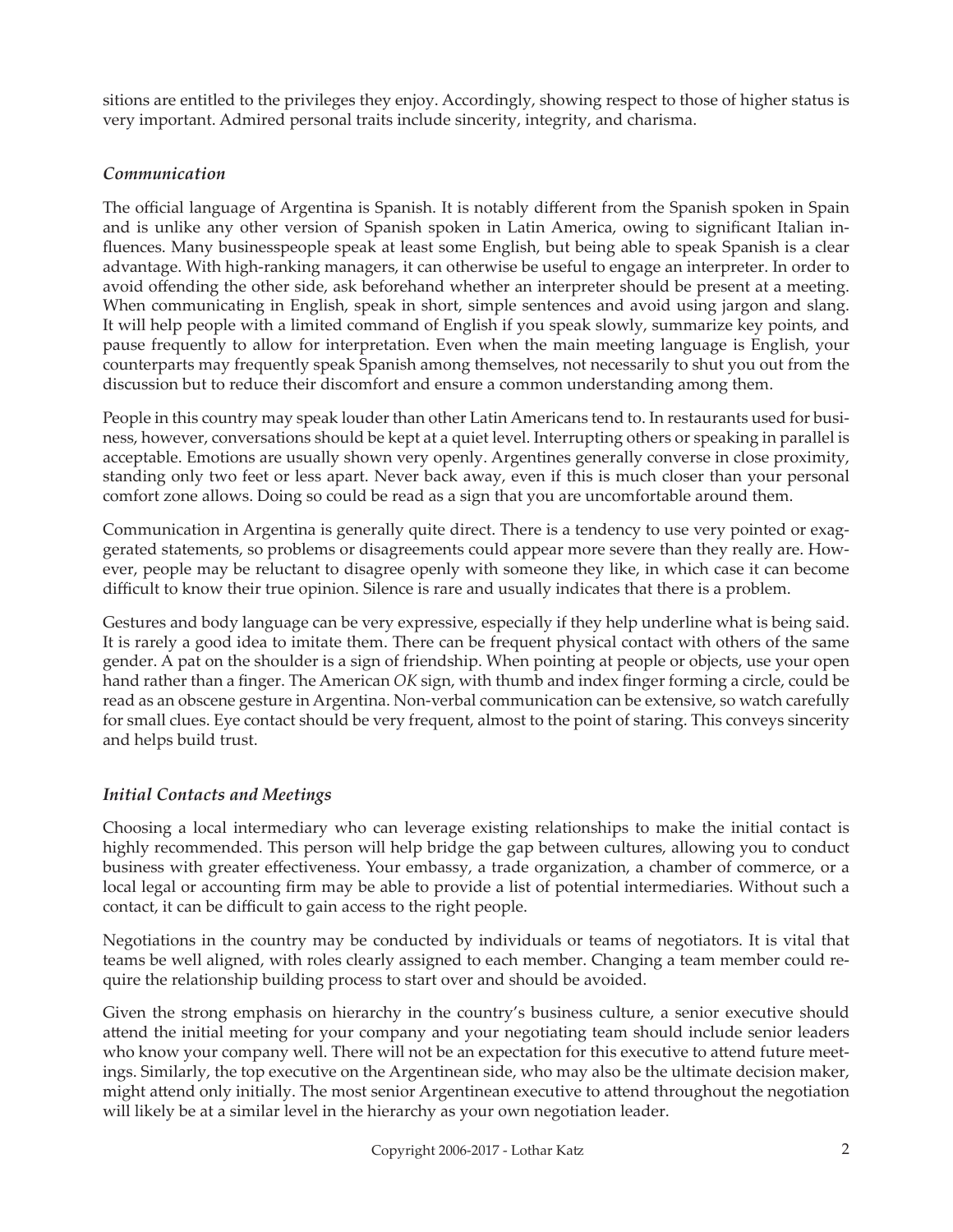If possible, schedule meetings at least one to two weeks in advance. Since Argentines want to know who they will be meeting, provide details on titles, positions, and responsibilities of attendees ahead of time. Agreeing on an agenda upfront can also be useful. Reconfirm your meeting and be prepared for your counterparts to cancel or postpone meetings with little advance notice.

While meetings may start as much as 30 minutes late, people generally expect foreign visitors to be very punctual. Avoid being more than 5 to 10 minutes late, and call ahead if you will be. Displaying anger if you have to wait reflects very poorly on you. The most senior people usually arrive last. Otherwise, authority can sometimes be difficult to pick out, so watch for small hints of deference to identify the decision makers.

Names are usually given in the order of first name, then family name or names. Most Argentines have two family names, the first one from their father, and the second one from their mother. Use *Mr./Mrs./ Miss* or *Señor/Señora/Señorita*, plus the family name (the first one if two family names are given). If a person has an academic title, such as *Doctor* or *Professor*, or a professional title such as *Ingeniero* or *Arquitecto*, use it instead, followed by the family name. Being respectful of such titles is very important. Do not react surprised if people address you as *Doctor*, as this is often a sign of respect or simply an indication that they are confused about your real title. Only close friends call each other by their first names. Introduce and greet older people first. Third-party introductions are generally preferred. Introductions are accompanied by handshakes, often combined with a nod of the head. Men should wait for women to initiate handshakes.

The exchange of business cards is an essential step when meeting someone for the first time, so bring more than you need. It is strongly recommended to use cards with one side in English and the other in Spanish. Show doctorate degrees on your card and make sure that it clearly states your professional title, especially if you have the seniority to make decisions. When presenting your card, ensure that the Spanish side is facing the recipient. Smile and keep eye contact while accepting someone else's card, then carefully examine it. Next, place the card on the table in front of you.

Meetings start with small talk, which can be extensive. This could include personal questions about your background and family, allowing participants to become acquainted. It is important to be patient and let the other side set the pace. People appreciate a sense of humor, but keep it light and friendly, and be careful not to overdo it. Business is a serious matter in Argentina. Initial meetings may appear very formal, but the atmosphere usually gets a bit more relaxed in subsequent meetings.

The primary purpose of the first meeting is to become acquainted and build relationships. Business may be discussed, but do not try to hurry along with your agenda. It is unrealistic to expect initial meetings to lead to straight decisions.

Presentation materials should be attractive, with good and clear visuals. Having your handout materials translated to Spanish is not a must, but it will be appreciated and helps in getting your messages across.

#### *Negotiation*

**Attitudes and Styles -** To Argentines, negotiating is usually a joint problem-solving process. While the buyer is in a superior position, both sides in a business deal own the responsibility to reach agreement. They expect long-term commitments from their business partners and will focus mostly on long-term benefits. Although the primary negotiation style is competitive, Argentines nevertheless value long-term relationships. While proposals should demonstrate the benefits to both negotiating parties, neither of them should take attempts to win competitive advantages negatively. It is crucial to remain non-confrontational and avoid direct conflict throughout the bargaining exchange. Ultimately, the culture promotes a win-win approach. You will earn your counterparts' respect by maintaining a positive, persistent attitude.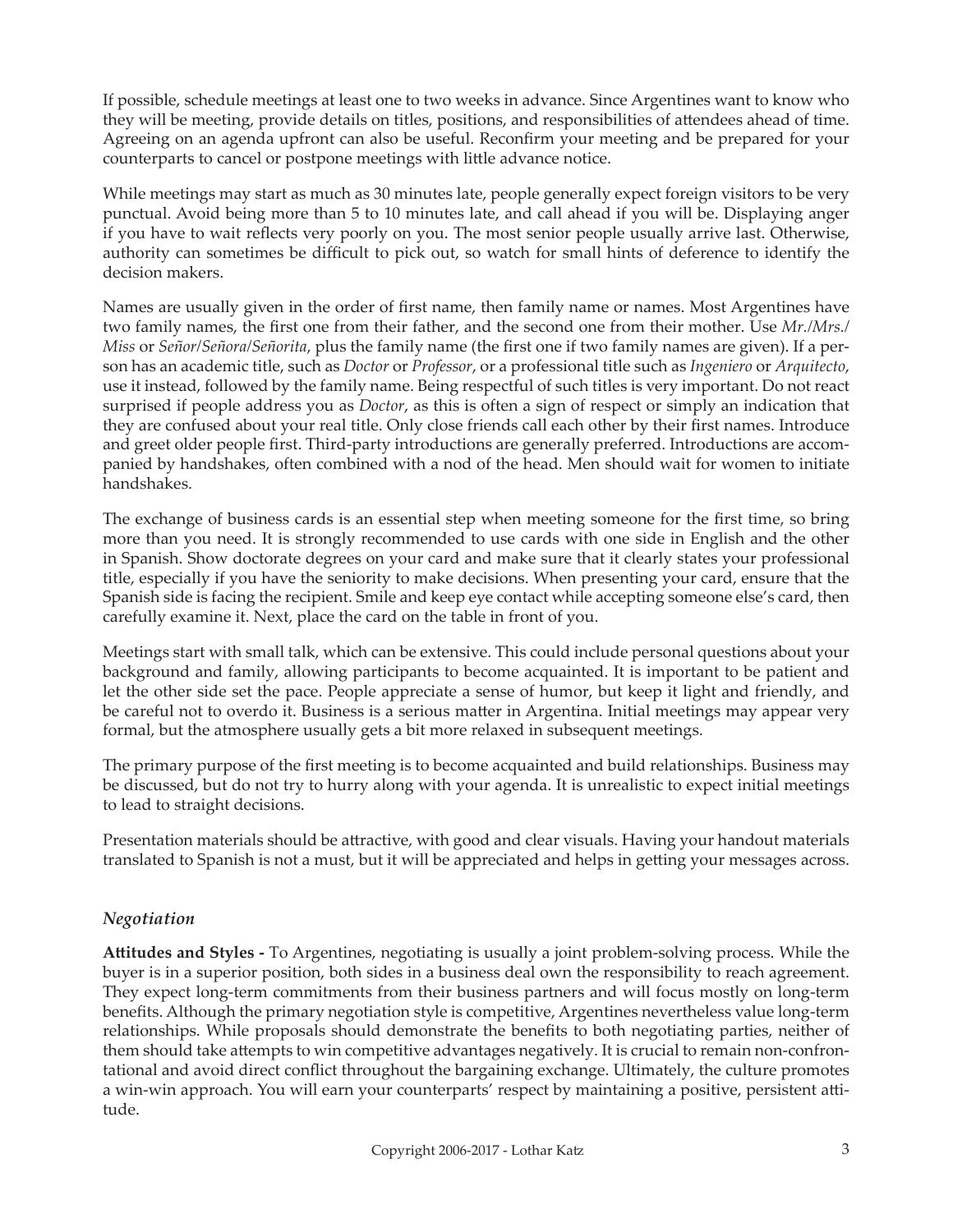Should a dispute arise at any stage of a negotiation, you may be able to reach resolution by leveraging personal relationships and emphasizing long-term benefits. Patience and creativity will pay strong dividends. If you cannot resolve the situation, it is best to walk away without burning bridges. Since word often gets around in Argentina, you may otherwise affect your ability to do business with others in the country.

**Sharing of Information –** Even when personal relationships are strong, your Argentinean counterparts could be reluctant to share information openly. Many believe that privileged information creates bargaining advantages. However, they are often very good at obtaining intelligence and information about their counterparts that puts them in an advantageous position. It is crucial to come well prepared with substantial background information about your potential business partner.

**Pace of Negotiation –** Expect negotiations to be slow and protracted. Argentines rarely hurry and dislike people who do. They see impatience as a sign of weakness and may even think it rude. Be prepared to make several trips if necessary to achieve your objectives. Relationship building, information gathering, bargaining, and decision making could all take considerable time. Attempts to rush the process are unlikely to produce better results and could be viewed as offensive. Throughout the negotiation, be patient, control your emotions, and accept the inevitable delays.

Most Argentines prefer a polychronic work style. They are used to pursuing multiple actions and goals in parallel. When negotiating, they often take a holistic approach and may seem to be jumping from one topic to another rather than addressing them in sequential order. Negotiators from strongly monochronic cultures, such as Germany, the United Kingdom, or the United States, could find this style confusing, irritating, even annoying. In any case, do not show irritation or anger when encountering this behavior. Instead, keep track of the bargaining progress at all times, often emphasizing areas where agreement already exists.

If your counterparts appear to be stalling the negotiation, assess carefully whether their slowing down the process indicates that they are evaluating alternatives or that they are not interested in doing business with you. More likely, this behavior either represents an attempt to create time pressure in order to obtain concessions, which happens frequently, or it simply reflects the slow decision process in the country. Again, patience and persistence are vitally important.

**Bargaining –** While Argentines are not overly fond of bargaining and dislike haggling, they can be tough and very competitive negotiators. The bargaining exchange can be extensive. Concessions never come easily, and requesting a compromise may become an issue of pride if presented in the wrong way. Rather than pushing for concessions, it may be better to re-address disagreements in follow-up meetings, which gives your counterparts the opportunity to reconsider their position without overtly losing *face*. Prices rarely move by more than 20 to 30 percent between initial offer and final agreement. Leave yourself sufficient room for concessions at different stages. After making one, always ask the other side to reciprocate. Throughout the process, remain cool and respectful, avoid confrontation, and frequently reaffirm the relationship.

During the bargaining exchange, keep in mind that intangible benefits such as increases in power and status may sometimes be more desirable to your counterparts than financial gains. Offers to provide continuing service to an Argentinean client, in spite of long distances, can also be valuable bargaining concessions. Businesspeople in the country often find it difficult to overcome the isolation imposed on them by geography. Dependency requires trust.

Deceptive techniques might be employed by Argentinean negotiators. This includes tactics such as telling lies and sending fake non-verbal messages, pretending to be disinterested in the whole deal or in single concessions, misrepresenting an item's value, or making false demands and concessions. Your Ar-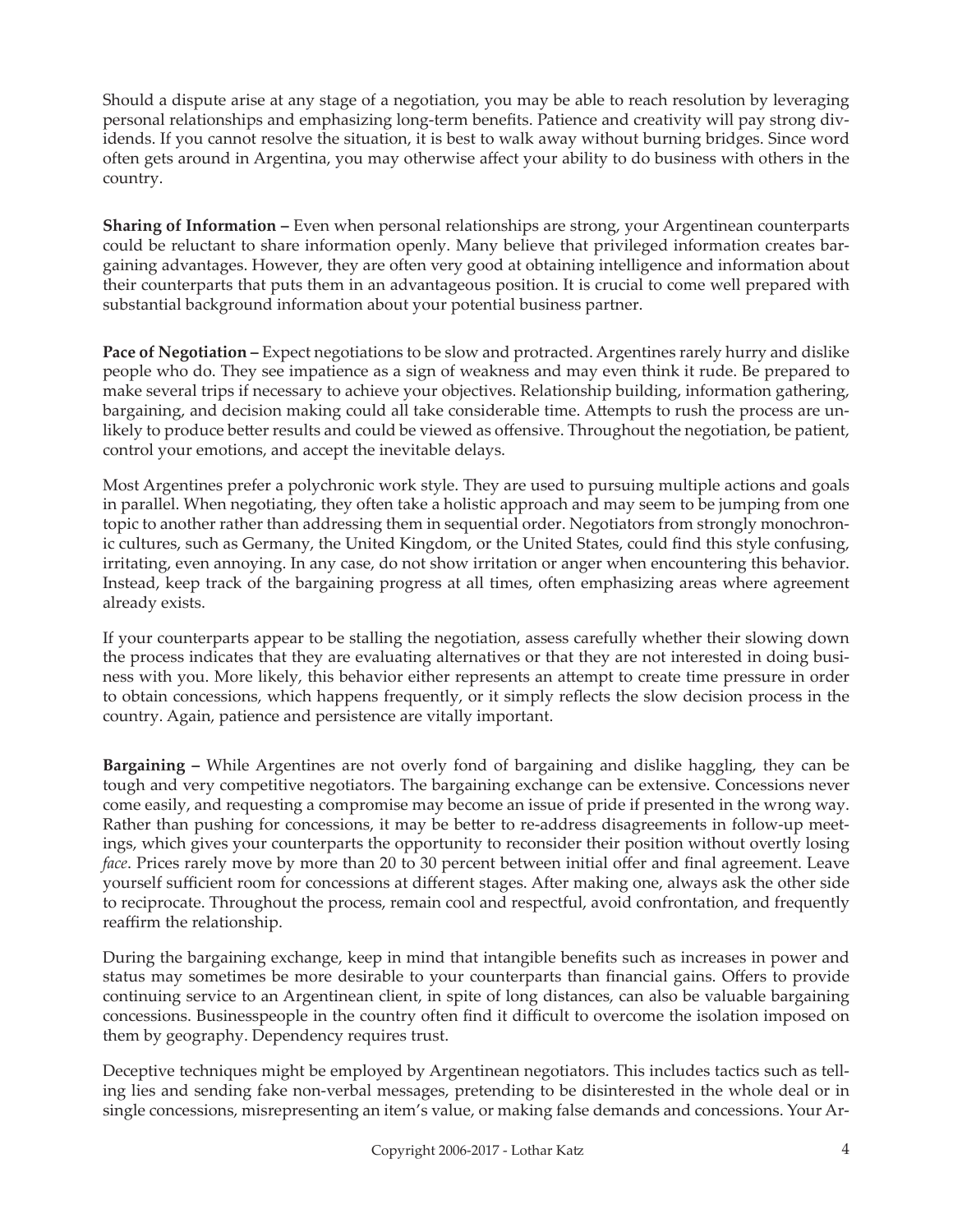gentinean counterparts may make other attempts to mislead you in order to obtain bargaining advantages. Do not take such tactics personally and refrain from lying at or grossly misleading your counterparts, as doing so could damage business relationships. Even when you can see right through a lie, it would be a grave personal insult to state or even hint that your counterpart might not be telling the truth. It is advisable to verify information received from the local side through other channels. 'Good cop, bad cop' is a tactic that Argentines rarely use, though it could be effective on either side of the negotiation table. However, it could be devastating if the other side recognized this as a tactic, and your team will need to exclude any 'bad cop' member from future negotiation rounds. Businesspeople may claim limited authority, stating that they have to ask for their manager's approval. This could be a tactic or the truth.

Negotiators in the country use pressure techniques very carefully since there is always a risk of hurting someone's pride. Final offers and nibbling are rare and should be used with great caution. Never imply that your counterparts' only choices are 'take it or leave it' – they will very likely choose the latter. Be also careful when trying to open with your best offer. Argentines may consider this inappropriate or even insulting. Silence can be a very effective way to signal rejection of a proposal or to obtain further concessions. Do not use pressure tactics such as applying time pressure or making expiring offers, as these could be taken as signs that you are not willing to build a long-term relationship. Your counterparts might even choose to terminate the negotiation.

In general, Argentinean negotiators avoid openly aggressive or adversarial techniques. While they may use indirect threats and warnings, or subtly display anger, they will be careful not to appear aggressive when doing so. Extreme openings may be viewed as unfriendly and are best avoided. Never walk out or threaten to do so in an aggressive fashion as your counterparts will likely take this as a personal insult and could end all talks. However, threatening a 'friendly walkout' while strongly emphasizing the relationship can be very effective.

Emotional negotiation techniques, such as attitudinal bargaining or attempting to make you feel guilty, are very frequent and can be effective. Be cautious not to hurt someone's personal pride when employing any of these tactics, though. Pleas to personal relationships and other emotional appeals, such as emphasizing how your proposal will add to your counterparts' personal satisfaction or heighten their honor, can be very powerful. Your counterparts may use temperamental outbursts as a way to throw you off-balance. Keep your cool and do not respond in kind since this could become counterproductive.

Argentines may frequently employ defensive tactics such as blocking or changing the subject, asking probing or very direct questions, making promises, or keeping an inflexible position.

Corruption and bribery are quite common in Argentina's public and private sectors. However, people may draw the line differently, viewing minor payments as rewards for getting a job done rather than as bribes. Also, keep in mind that there is a fine line between giving gifts and bribing. What you may consider a bribe, an Argentine could simply view a nice gift. Introducing and explaining your company's policies early on might help, but be careful not to moralize or appear to imply that local customs are unethical.

**Decision Making –** Most companies are hierarchical, and people expect to work within clearly established lines of authority. Decision makers are usually senior executives who will consider the best interest of the group or organization. They rarely delegate their authority, so it is important to deal with people at the top of the hierarchy. Gaining access to top managers can be difficult, though. You may have to deal with subordinates who could strongly influence the final decision, which may be made behind closed doors. Maintaining good relationships with these intermediaries is crucial to your success. Although the pace of business is accelerating, decision making can be a slow process that requires much patience. Attempts to rush or put pressure on the process are not likely to succeed.

When making decisions, businesspeople may not rely much on rules or laws. They usually consider the specific situation rather than applying universal principles. Personal feelings and experiences weigh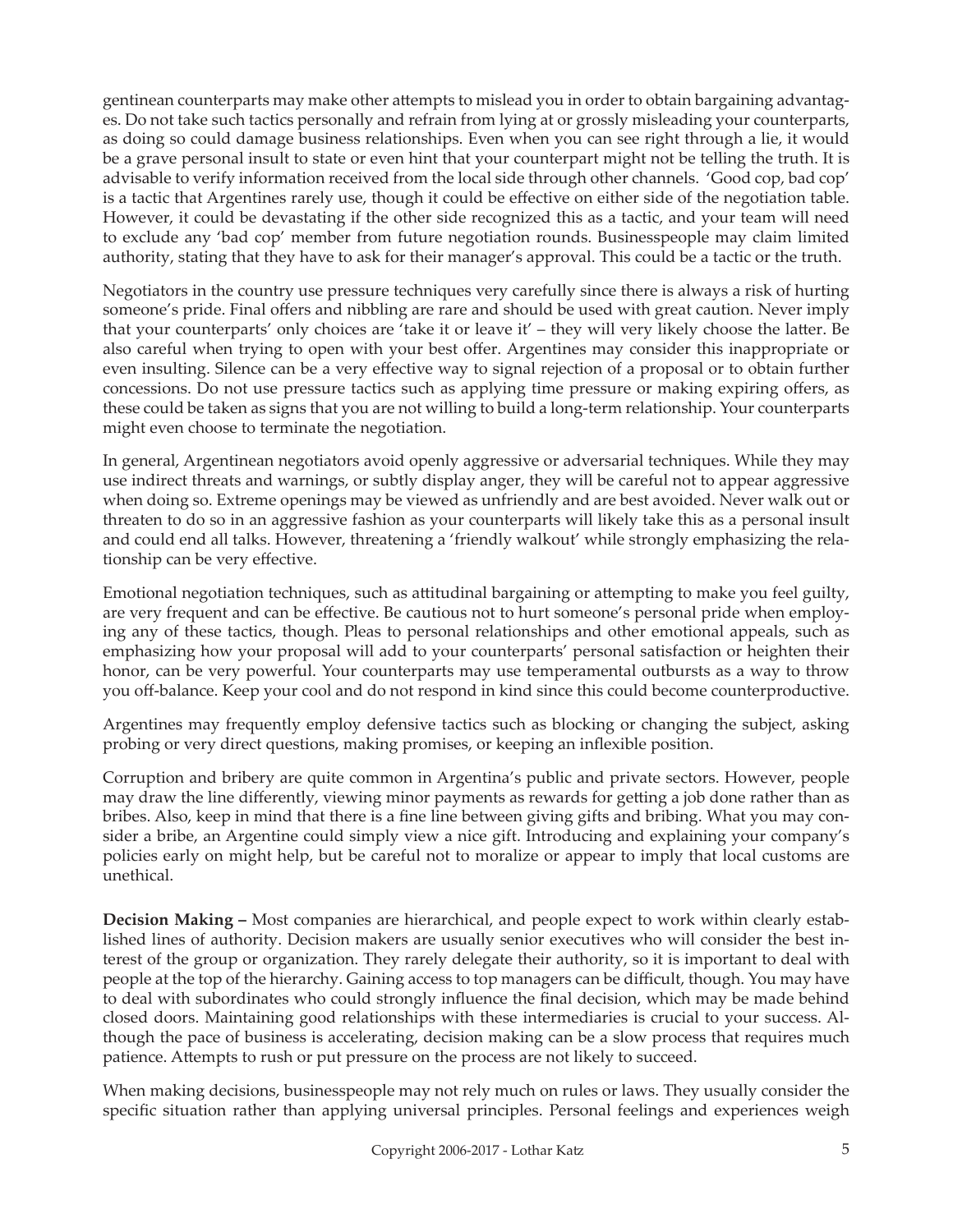more strongly than empirical evidence and other objective facts do, but people will consider all aspects. Argentines are often uneasy with change and reluctant to take risks. If you expect them to support a risky decision, you may need to find ways for them to become comfortable with it first, for instance by explaining contingency plans, outlining areas of additional support, or by offering guarantees and warranties.

## *Agreements and Contracts*

Capturing and exchanging written understandings after meetings and at key negotiation stages is useful since oral statements and even handshakes are not always dependable. Do not rely on interim agreements to be final, even if they come in the form of written protocols. Any part of an agreement may still change significantly before both parties sign the final contract.

Written contracts tend to be lengthy and often spell out detailed terms and conditions for the core agreements as well as for many eventualities. Nevertheless, writing up and signing the contract is a formality. Argentines believe that the primary strength of an agreement lies in the partners' commitment rather than in its written documentation.

It is strongly advisable to consult a local legal expert before signing a contract. However, do not bring in your attorney until the negotiations have concluded. Argentines could read it as a sign of mistrust if you do.

Contracts are usually dependable and the agreed terms are viewed as binding. Although partners are expected to remain somewhat flexible, requests to change contract details after signature could meet with strong resistance.

#### *Women in Business*

While *machismo* attitudes remain strong in this country, it has made a lot of progress towards gender equality over the last two decades. Women may be holding positions of similar income and authority as men. As a visiting businesswoman, emphasize your company's importance and your role in it. A personal introduction or at least a letter of support from a senior executive within your company may also help.

Female business travelers should graciously accept chivalric gestures they receive, while exercising caution and acting professionally in business and social situations. Displaying confidence and some degree of assertiveness can be effective, but it is very important not to appear overly bold and aggressive.

#### *Other Important Things to Know*

Impeccable appearance is very important in Argentina. Dress conservatively and make sure shoes and suit are in excellent condition. First impressions can have a significant impact on how people view you.

Be prepared for long work hours. Meetings and conferences between companies can go well into the night before the social part begins.

Business lunches are less common than business dinners. As in Spain and several other Latin American Countries, dinners usually start late, often between 9 and 10pm. Business is rarely discussed over meals. Wait to see whether your counterparts bring it up. If you can, avoid pouring wine, since there are several rituals and taboos around it that Argentines take very seriously.

Social events do not require strict punctuality. While it is best to arrive at dinners close to the agreed time, being late to a party by 30 minutes or more is perfectly acceptable.